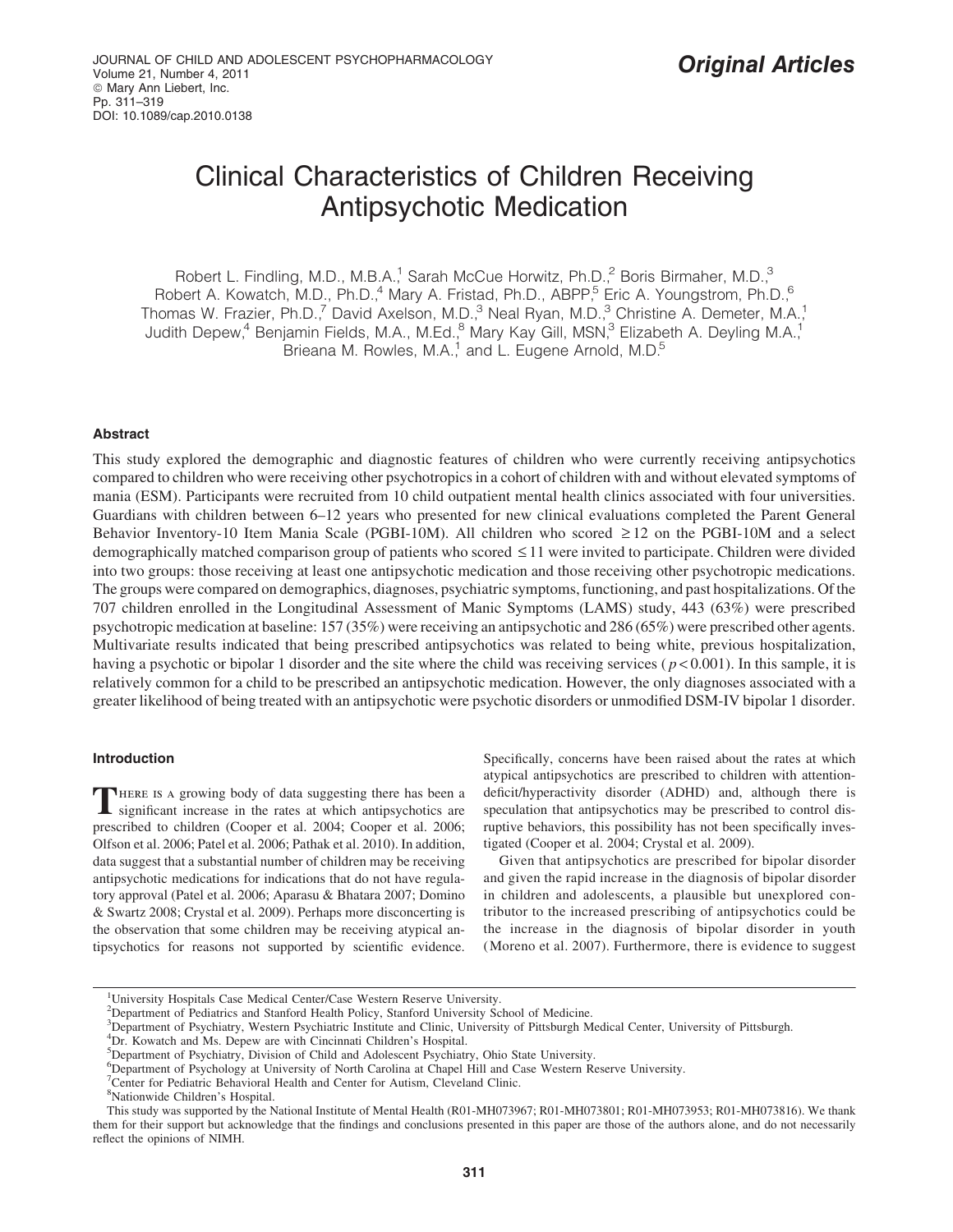that the bipolar spectrum has, in a sense, broadened. For example, children and adolescents who show symptoms of subsyndromal bipolar disorder or cyclothymic disorder may be given a diagnosis of bipolar disorder not-otherwise-specified (BP-NOS) (Youngstrom et al. 2008a; Goldstein 2010). Given that antipsychotics are frequently used as a treatment for bipolar disorder, it may be that some of the increase in antipsychotic prescriptions is driven by the treatment of youth with a bipolar spectrum diagnosis who may not have narrowly defined bipolar 1 disorder (Miller 2010; Waters 2010).

The substantive risks associated with antipsychotic treatment in children make understanding the apparent increase in rates of prescriptions critically important (Cooper et al. 2006; Crystal et al. 2009). Many concerns that have been raised about the indications for which antipsychotics are prescribed to children have come from studies of large administrative databases (Cooper et al. 2004; Cooper et al. 2006; Olfson et al. 2006; Pathak et al. 2010). Although the size and coverage of these databases are important strengths, reliance on diagnoses of unknown accuracy and the lack of precise information about key clinical characteristics are distinct shortcomings (Schwartz et al. 1980; Domino & Swartz 2008; Rettew et al. 2009; Pathak et al. 2010). For example, diagnoses recorded in these data sets might not be complete (Cooper et al. 2004). This may, in part, be due to the lack of information about co-morbidities (Rettew et al. 2009). It is also possible that these co-morbidities, and not the principal diagnosis in the administrative database, may be associated with antipsychotic use. Also, it is possible that providers record only reimbursable diagnoses (Goldstein 2010) or those they perceive to be associated with less stigma.

Thus, this study explored the demographic and diagnostic features of children who were currently receiving antipsychotics compared to children who were receiving other psychotropics in a sample of children selected to have high or low ''manic'' symptomatology. In addition, this study specifically examined whether children who met diagnostic symptom criteria for ADHD only were receiving antipsychotic medications. All diagnoses were based on semi-structured research interviews, complementing prior work by ensuring that all requisite symptoms were assessed, using formal DSM criteria, with comorbidities systematically considered regardless of presenting problem.

## Methods

#### Study sites and subject ascertainment

The children examined in this study are patients who received an initial evaluation under the auspices of the NIMH-supported Longitudinal Assessment of Manic Symptoms (LAMS) study. The LAMS study was designed to examine the characteristics of children with elevated symptoms of mania (ESM) and to examine the relationship between manic symptoms and bipolarity. All procedures were reviewed and approved by the Institutional Review Boards at each site of the four university affiliated sites where LAMS is being conducted. Written informed consent from the parents/guardians and assent from the participants were obtained before any study-related procedures were performed.

Study participants were recruited from 10 child outpatient mental health clinics (2 in Northeast Ohio, 1 in Pittsburgh, 5 in Columbus, and 2 in Cincinnati) associated with four universities in Ohio and Western Pennsylvania (Case Western Reserve University, University of Pittsburgh, Ohio State University and University of Cincinnati).

Eligible children were between the ages of 6 years 0 months and 12 years 11 months and were new evaluations at the LAMS outpatient clinics. Parents/guardians accompanying eligible children were approached and asked to complete the 10-item Parent-Completed General Behavior Inventory Mania Form (PGBI-10M) (Youngstrom et al. 2005; Youngstrom et al. 2008b) to screen for ESM. The items that comprise the PGBI-10M describe hypomanic, manic, and biphasic symptomatology and discriminate bipolar disorder from other diagnoses (Youngstrom et al. 2008b). Each item is scored from 0 (''never or hardly ever'') to 3 (''very often or almost constantly''); total scores range from 0 to 30. All patients whose parent/guardian rated the child at or above a score of  $12$  (ESM +) on the PGBI-10M were invited to participate in the longitudinal portion of the LAMS study. In addition, a comparison group of patients who scored 11 or lower (ESM-) were selected to enroll in the longitudinal portion of the study. Details about subject ascertainment and the rationale for the cut score of 12 on the PGBI-10M are described in Horwitz et al. (2010).

#### Baseline assessment

Patients rated positively by their parents/guardians for ESM (scoring 12 or higher on the PGBI-10M), and the selected patients who served as the comparison group who did not present with ESM, were given an initial interview. In order to assign diagnoses, participants were administered the Schedule for Affective Disorders and Schizophrenia for School-Age Children-Present and Lifetime Episode (K-SADS-PL) (Kaufman et al. 1997) with additional mood onset and offset items derived from the Washington University in St. Louis Kiddie Schedule for Affective Disorders (WASH-U K-SADS) (Geller et al. 1998; Geller et al. 2001).

The LAMS study used the following criteria for BP-NOS: (a) elated mood plus two associated symptoms of mania (e.g., grandiosity, decreased need for sleep, pressured speech, racing thoughts, increased goal-directed activity), or irritable mood plus three associated symptoms of mania; (b) change in the participant's level of functioning (increase or decrease); (c) symptoms must be present for a total of at least four hours within a 24-hour period; and (d) the participant must have had at least four episodes of four hours duration or a total of four days of the above-noted symptom intensity in his/her lifetime. These criteria were also used in the Course and Outcome of Bipolar Youth study (COBY) (Axelson et al. 2006). A licensed child psychiatrist or psychologist reviewed and confirmed all diagnoses. In addition, inter-rater reliability was performed by the interviewers rating taped administrations of the K-SADS-PL-W, Children's Depression Rating Scale-Revised (CDRS-R) (Poznanski et al. 1984), and the Young Mania Rating Scale (YMRS) (Young et al. 1978). The kappa for K-SADS-PL-W psychiatric diagnoses was 0.82 and more specifically, the kappa for bipolar diagnoses was 0.93. In addition, the kappa for the CDRS-R and the YMRS were  $(k=0.47)$  and  $(k=0.41)$  respectively, which are within the acceptable levels of item level weighted kappa suggested in the literature (Siegel & Castellan 1988; Cicchetti et al. 2006).

Additionally, demographic information including age, sex, race, ethnicity, and health insurance status were obtained from parents/ guardians. A brief medical history was collected and each patient's parent/guardian was asked to provide a complete history of the child's past and currently prescribed psychotropic medications. A more detailed description of the baseline assessment and a description of the 707 children and adolescents who constitute the LAMS cohort are outlined in Findling et al. (2010).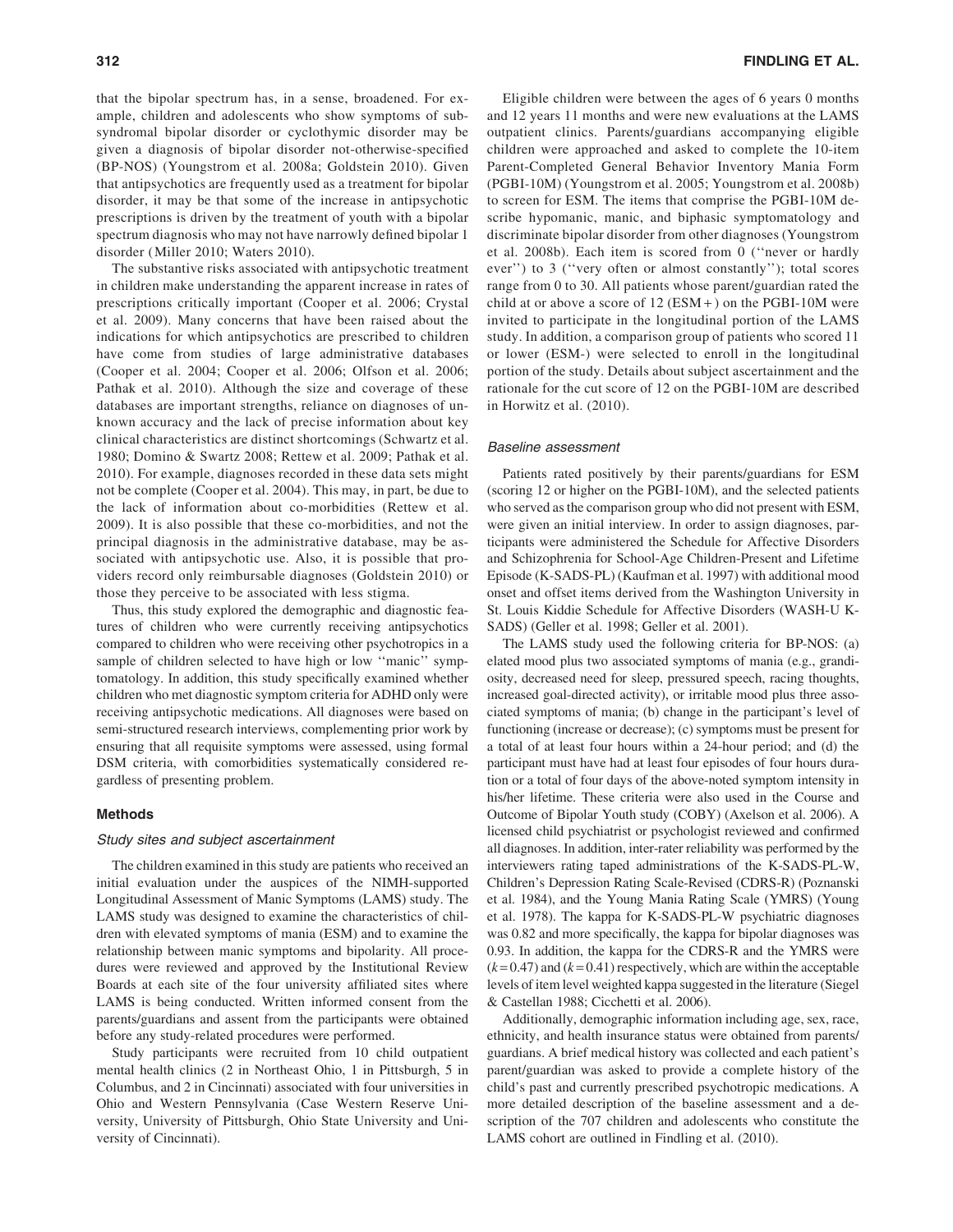#### Psychometric scales

Overall functioning was measured by the Children's Global Assessment Scale (CGAS) (Shaffer et al. 1983). Manic and behavioral dysregulation symptoms, regardless of etiology were assessed by parent report with the PGBI-10M as well as the YMRS that was administered to both the parent and child. Similarly, the presence and severity of depressive symptoms, regardless of etiology were assessed using the CDRS-R. Parent-reported scores of Attention Deficit Hyperactivity Disorder (ADHD), Oppositional Defiant Disorder (ODD), and Conduct Disorder (CD) subscales were examined with the Child and Adolescent Symptom Inventory-4-Parent Version (CAASI-4R) (Gadow & Sprafkin 2005). Finally, a modified questionnaire that contained the four items from the Outward Irritability Subscale of the Irritability, Depression, Anxiety Scale (IDA) (Snaith et al. 1978) was used to measure irritability.

#### Service utilization

Information about current and lifetime psychiatric hospitalizations was obtained at baseline using the Services Assessment of Children and Adolescents (SACA). The parent report version of the SACA was used to gather information about the use of child inpatient, outpatient, and school mental health services (Hoagwood et al. 2009).

#### Statistical analysis

Descriptive statistics, including means and percentages, described the demographic, functional and diagnostic variables. Children and adolescents were divided into two medication groups to be compared; those youth receiving antipsychotic medications and those children receiving other psychotropic medications. Fisher's exact test evaluated associations among categorical variables and medication groups. In addition, independent t-tests examined differences in medication groups on continuous variables. Logistic regression analyses evaluated the relationships of demographic and functional characteristics to the prescription of antipsychotics. The data were modeled in a forward hierarchical fashion beginning with demographic variables entered first followed by diagnostic information, ESM status, aggression and irritability symptoms, and adding site location of the participant last. Variables that had a p value of  $\leq 0.15$  were retained in subsequent analyses (Hosmer & Lemeshow 2000). Given that prescribing practices might vary by site of service, site was also examined. Finally, exploratory analyses, including independent t-tests and Fisher's exact tests, were performed to examine the differences between the medication groups within youth with an ADHD diagnosis. Analyses were conducted with SPSS Statistics 17.0.

## **Results**

#### Participant demographics

Of the 707 children and adolescents with an overall mean age of 9.4 (1.9) years, 443 (63%) reported having been prescribed a medication at the baseline assessment. Of these 443 youth, 157 (35%) were currently receiving an antipsychotic and 286 (65%) were prescribed medication other than an antipsychotic. Of note, with the exception of 6 children, all youths had been prescribed their medications prior to their first visit to one of the participating outpatient clinics. Table 1 shows the demographics and functioning characteristics of children prescribed antipsychotics or other psychotropic medications. Youth who were white ( $p = 0.004$ ), covered by non-Medicaid insurance ( $p = 0.017$ ), or had a previous psychiatric hospitalization ( $p < 0.001$ ) were significantly more likely to be prescribed an antipsychotic compared to other psychotropic medications. In addition, youth currently prescribed an antipsychotic received significantly lower CGAS scores  $(M = 52.4; SD = 9.9)$ compared to children receiving other medications  $(M = 55.1;$ SD = 10.1:  $t = 2.682$ ,  $df = 438$ ,  $p = 0.008$ ), indicative of lower overall psychosocial functioning. The two medication groups did not significantly differ in mean age, sex, having ESM of mania at screen or current number of diagnoses.

## DSM-IV psychiatric disorders and symptoms

Current diagnoses are shown in Table 2. Children with a diagnosis of psychosis ( $p = 0.016$ ) or bipolar disorder ( $p < 0.001$ ) were more likely to receive an antipsychotic rather than other

TABLE 1. DEMOGRAPHICS OF PARTICIPANTS PRESCRIBED MEDICATION AT BASELINE  $(N = 443)$ 

| $n$ (%) unless otherwise specified                                             | Not currently prescribed<br>an antipsychotic $(n=286)$ | Currently prescribed an<br>antipsychotic $(n=157)$ | <i>Statistic.</i><br>p value          |
|--------------------------------------------------------------------------------|--------------------------------------------------------|----------------------------------------------------|---------------------------------------|
| Male $(n=315)$                                                                 | 201 (70%)                                              | 114(73%)                                           | Fisher's Exact, $p = 0.662$           |
| White $(n=321)$                                                                | 194 (68%)                                              | 127(81%)                                           | Fisher's Exact, $p = 0.004$           |
| Age, mean (standard deviation)                                                 | 9.4(1.9)                                               | 9.4(1.9)                                           | $t = 0.23$ , df = 441, p = 0.820      |
| Insurance Status                                                               |                                                        |                                                    |                                       |
| Medicaid Only $(n=207)$                                                        | 146 $(51\%)$                                           | 61 $(39%)$                                         | Fisher's Exact, $p = 0.017$           |
| Other Insurance $(n=236)$                                                      | 140 (49%)                                              | $96(61\%)$                                         |                                       |
| Ever Hospitalized                                                              | 15(5%)                                                 | 37(24%)                                            | Fisher's Exact, $p < 0.001$           |
| Elevated Symptoms of Mania at screen                                           | 244 (85%)                                              | 143 $(91\%)$                                       | Fisher's Exact, $p = 0.100$           |
| Number of Current Diagnoses at Baseline,<br>mean (standard deviation)          | 2.5(1.2)                                               | 2.6(1.3)                                           | $t = 1.22$ , $df = 441$ , $p = 0.223$ |
| Current Children's Global Assessment<br>Scale Score, mean (standard deviation) | 55.1(10.1)                                             | 52.4 (9.9)                                         | $t = 2.68$ , df = 438, p = 0.008      |
| University Site Location                                                       |                                                        |                                                    |                                       |
| Case Western Reserve University                                                | 70 (57%)                                               | 53 (43%)                                           |                                       |
| Ohio State University                                                          | 84 (71%)                                               | 34 $(29%)$                                         |                                       |
| University of Cincinnati                                                       | 67(55%)                                                | 54 (45%)                                           |                                       |
| University of Pittsburgh                                                       | 65 (80%)                                               | $16(20\%)$                                         | Chi-square, $p < 0.001$               |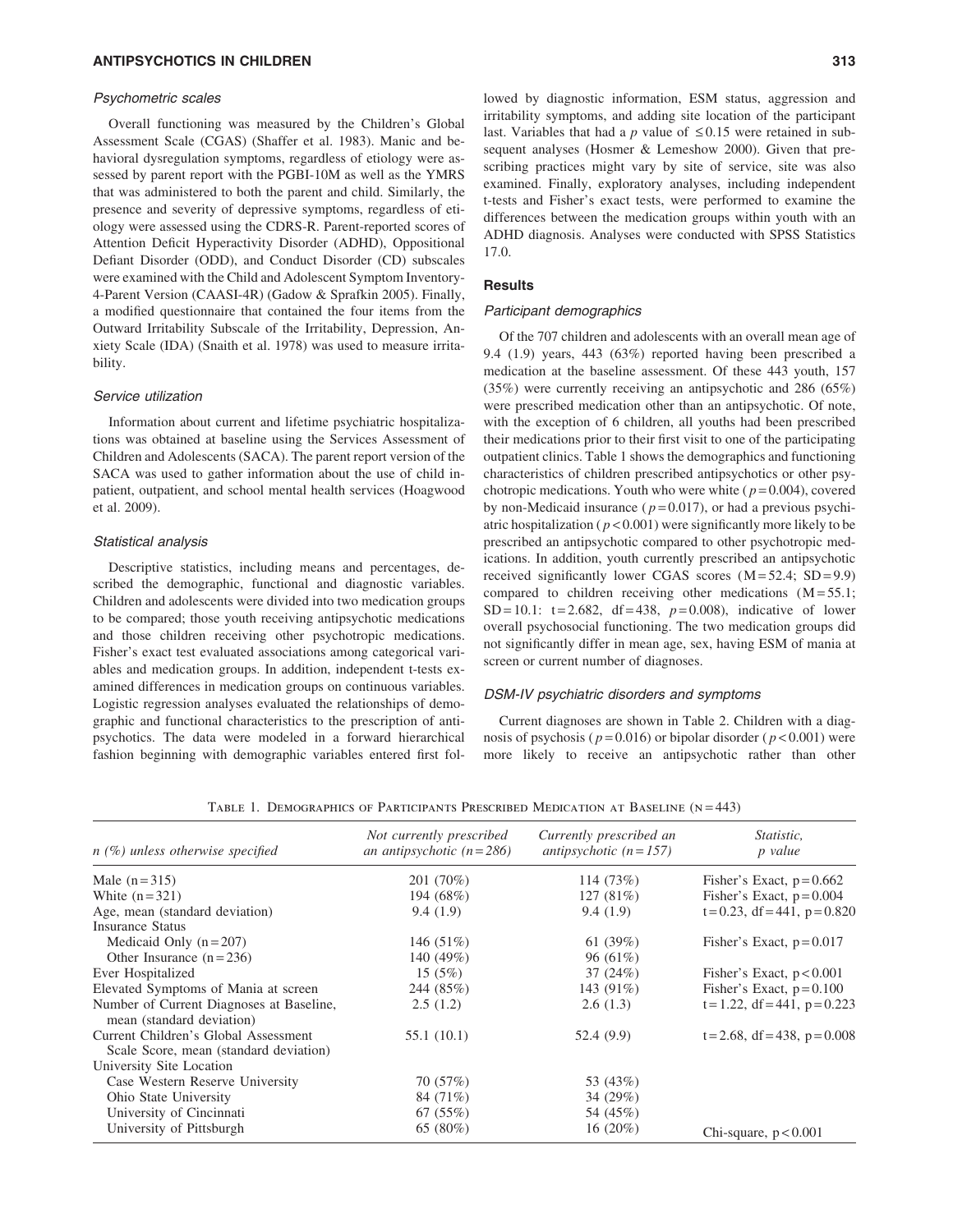|                                                               | Not currently prescribed | Currently prescribed                                      | Fisher's Exact |
|---------------------------------------------------------------|--------------------------|-----------------------------------------------------------|----------------|
|                                                               |                          | an antipsychotic ( $n=286$ ) an antipsychotic ( $n=157$ ) | Test, p value  |
| <b>Current Diagnostic Groups</b>                              |                          |                                                           |                |
| Any Psychotic Disorder* $(n=13)$                              | 4 $(31%)$                | 9(69%)                                                    |                |
| No Psychotic Disorder $(n=430)$                               | 282 (66%)                | 148 (34%)                                                 | .016           |
| Bipolar Disorder Group Comparisons                            |                          |                                                           |                |
| Bipolar 1 Disorder (BP1) $(n=60)$                             | 15(25%)                  | 45 (75%)                                                  |                |
| No BP1 Disorder $(n=383)$                                     | 271 (71%)                | 112 (29%)                                                 | < .0005        |
| Other Bipolar Diagnoses $(n=56)$                              | 35(63%)                  | 21 (38%)                                                  |                |
| Non-Other Bipolar Diagnoses $(n=387)$                         | 251 (65%)                | 136 (35%)                                                 | .766           |
| Any Bipolar Diagnosis $(n=116)$                               | 50 (43%)                 | 66 (57%)                                                  |                |
| No Bipolar Diagnosis $(n=327)$                                | 236 (72%)                | 91 (28%)                                                  | < .0005        |
| Any Disruptive Behavior Disorder $(n=214)$                    | 143 (67%)                | 71 (33%)                                                  |                |
| No Disruptive Behavior Disorder $(n=229)$                     | 143 $(62\%)$             | 86 (38%)                                                  | .371           |
| Any Pervasive Developmental Disorder $(n=37)$                 | 20(54%)                  | 17 $(46%)$                                                |                |
| No Pervasive Developmental Disorder $(n=406)$                 | 266 (66%)                | 140 (35%)                                                 | .208           |
| Any Tourette's/Tic Disorder $(n=15)$                          | 13 (87%)                 | 2(13%)                                                    |                |
| No Tourette's/Tic Disorder $(n=428)$                          | 273 (64%)                | 155 (36%)                                                 | .098           |
| <b>ADHD Group Comparisons</b>                                 |                          |                                                           |                |
| Any Attention-Deficit Hyperactivity Disorder                  |                          |                                                           |                |
| $(ADHD)$ $(n=361)$                                            | 252 (70%)                | $109(30\%)$                                               |                |
| No ADHD $(n=82)$                                              | 34 (42%)                 | 48 (59%)                                                  | < 0.0005       |
| ADHD only** $(n=62)$                                          | 49 (79%)                 | 13 $(21\%)$                                               |                |
| No ADHD only diagnosis $(n=381)$                              | 237 (62%)                | 144 (38%)                                                 | .010           |
| Any Depressive Disorder $(n=69)$                              | 51 (74%)                 | 18 (26%)                                                  |                |
| No Depressive Disorder $(n=374)$                              | 235 (63%)                | 139 (37%)                                                 | .100           |
| Any Anxiety Disorder $(n = 127)$                              | 79 (62%)                 | 48 (38%)                                                  |                |
| No Anxiety Disorder $(n=316)$                                 | 207 (66%)                | 109(35%)                                                  | .512           |
| More than one current diagnosis at baseline $(n=350)$         | 227 (65%)                | 123 (35%)                                                 |                |
| One or no current diagnosis at baseline $(n=93)$              | 59 (63%)                 | 34 (37%)                                                  | .808           |
| Does not meet DSM-IV criteria for a Current Diagnosis $(n=4)$ | $2(50\%)$                | $2(50\%)$                                                 |                |
| Meets DSM-IV criteria for a Current Diagnosis $(n=439)$       | 284 (65%)                | 155 (35%)                                                 | .617           |

Table 2. Current Diagnoses of Participants Prescribed Medication at Baseline (n = 443)

\*One child met criteria for a psychotic disorder and BP1 and 2 children met criteria for a psychotic disorder and BP-NOS, these children were included in the psychotic diagnosis diagnostic group only; \*\*Children in this group may have also met criteria for enuresis or encopresis diagnoses.

medications, but children with a diagnosis of ADHD only ( $p = 0.010$ ) or ADHD diagnosis plus another diagnosis ( $p < 0.001$ ) were more likely to be treated with other medications.

The children receiving antipsychotics at baseline had higher scores on the P-GBI-10M ( $p < 0.001$ ) and YMRS ( $p < 0.001$ ) and

scored significantly higher on the ODD ( $p = 0.004$ ) and CD  $(p=0.016)$  CAASI-4R subscales compared to youth prescribed other medications. In addition, significantly higher irritability scores were found on the IDA outward irritability subscale in children who were prescribed antipsychotics compared to youth

| mean (standard deviation)                                                 | Not currently prescribed<br>an antipsychotic | Currently prescribed<br>an antipsychotic | t Statistic<br>$(df)$ , p value |
|---------------------------------------------------------------------------|----------------------------------------------|------------------------------------------|---------------------------------|
| Mood Symptoms*                                                            |                                              |                                          |                                 |
| Baseline P-GBI-10M total score                                            | 12.6(7.0)                                    | 15.1(7.3)                                | 3.62 (438), $p < .001$          |
| Baseline CDRS-R total score                                               | 34.7 (10.7)                                  | 34.8 (10.5)                              | $0.10(441)$ , p=0.917           |
| Baseline YMRS total score                                                 | 15.8(8.2)                                    | 21.0(10.4)                               | 5.81 (441), $p < 0.001$         |
| CAASI-4R Subscale Scores                                                  |                                              |                                          |                                 |
| <b>ODD</b> Subscale                                                       | 15.0(5.8)                                    | 16.6(5.6)                                | 2.89 (436), $p = 0.004$         |
| CD Subscale                                                               | 5.2(4.9)                                     | 6.5(5.4)                                 | 2.42 (437), $p = 0.016$         |
| <b>ADHD</b> Inattentive Subscale                                          | 19.1(5.9)                                    | 18.3(6.3)                                | 1.21 (438), $p=0.227$           |
| <b>ADHD Hyperactive Subscale</b>                                          | 17.4(6.5)                                    | 16.5(7.1)                                | 1.39 (438), $p = 0.165$         |
| <b>ADHD</b> Combined Subscale                                             | 36.5(10.7)                                   | 34.8 (12.2)                              | 1.48 (438), $p = 0.141$         |
| Irritability, Depression, Anxiety Scale- Outward Irritability<br>Subscale | 8.7(2.6)                                     | 9.4(2.5)                                 | 2.86 (440), $p = 0.004$         |

\*P-GBI-10M = Parent-Completed General Behavior Inventory Mania Form; CDRS-R=Children's Depression Rating Scale-Revised; YMRS = Young Mania Rating Scale; CAASI-4R=Child and Adolescent Symptom Inventory-4-Parent Version Oppositional Defiant Disorder, Conduct Disorder, Attention Deficit Hyperactivity Disorder Subscales.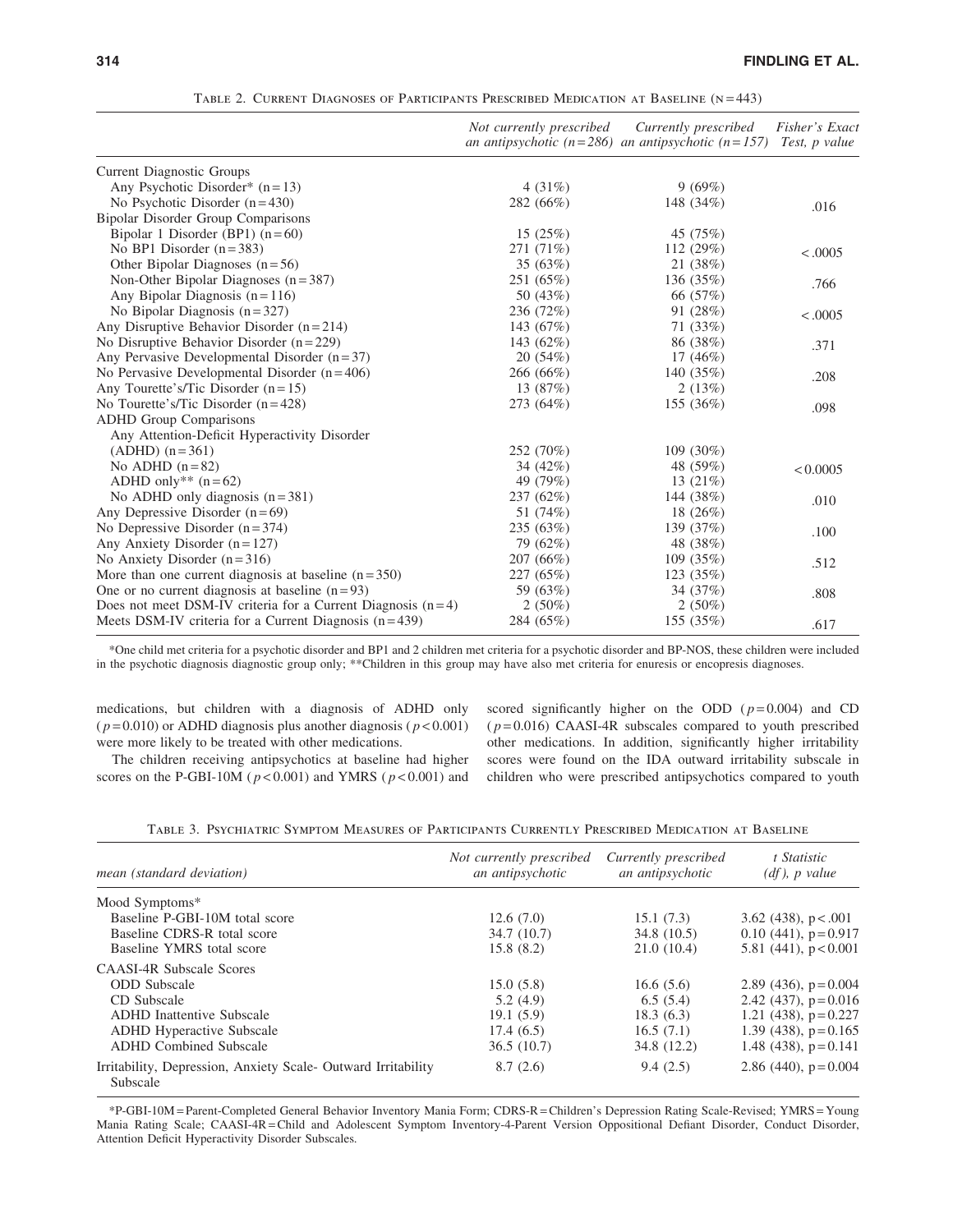| p value<br>0.002<br>&0.001<br>&0.001<br>0.01<br>$\overline{0.0}$<br>$X^2 = 82.57$ , $p < .001$ ,<br>$R^2 = 0.23$<br>0.35<br>0.65<br>0.11<br>0.37<br>0.27<br><b>SE</b><br>I,<br>.840<br>$-0.28$<br>1.32<br>0(1)<br>1.51<br>B<br>p value<br>&0.001<br>< 0.001<br>0.03<br>0.21<br>0.01<br>$\leq$ .001,<br>$\overline{0.0}$<br>ı<br>Model 5<br>$X^2 = 84.17$ , p <<br>R <sup>2</sup> = 0.24<br>0.35<br>0.25<br>0.38<br>0.65<br>0.29<br>$-0.24$ 0.11<br>SE <sub></sub><br>1.73<br>1.53<br>$\begin{array}{c} 0.72 \\ 0.31 \\ 1.35 \end{array}$<br>B<br>p value<br>< 0.001<br>0.001<br>0.92<br>$0.02\,$<br>0.04<br>0.59<br>0.33<br>0.01<br>$X^2 = 81.76$ , $p < .001$ ,<br>0.35<br>0.06<br>0.03<br>$0.29$<br>$0.25$<br>0.38<br>0.65<br>0.03<br><b>SE</b><br>$-.003$<br>0.06<br>1.63<br>0.02<br>$0.68$<br>$0.5$<br>$1.25$<br>$\frac{1}{2}$<br>B<br>I,<br>p value<br>< 0.001<br>0.001<br>0.16<br>0.06<br>0.66<br>0.03<br>$\begin{array}{c} 0.01 \\ 0.95 \\ 0.18 \end{array}$<br>0.16<br>$X^2 = 86.23$ , $p < .001$<br>$R^2 = 0.24$<br>0.37<br>0.33<br>0.40<br>0.26<br>0.40<br>0.24<br>0.38<br>0.65<br>0.78<br>0.28<br>SE <sub></sub><br>1.72<br>0.47<br>$-17$<br>$-1.10$<br>0.63<br>0.44<br>$-0.02$<br>0.53<br>1.77<br>1.31<br>B<br>$p\ value$<br>$\overline{0}$<br>.001<br>$X^2 = 79.53$ , $p < .001$ ,<br>$R^2 = 0.23$<br>0.05<br>0.02<br>0.01<br>$\mathsf{I}$<br>$\mathsf I$<br>$\mathsf I$<br>$\mathsf I$<br>I<br>I<br>$\frac{0}{\sqrt{2}}$<br>$\frac{0}{\sqrt{2}}$<br>Model 2<br>0.34<br>0.28<br>0.24<br>0.37<br>0.64<br><b>SE</b><br>I<br>1.70<br>.75<br>0.65<br>0.46<br>1.32<br>B<br>ı<br>p value<br>< 0.001<br>$0.02\,$<br>0.46<br>0.04<br>$X^2 = 47.46$ , $p < .001$ ,<br>$R^2 = 0.14$<br>ı<br>0.27<br>0.24<br>0.23<br>0.34<br><b>SE</b><br>$-.18$<br>0.64<br>0.47<br>1.9<br>B<br>Any Psychosis Diagnosis<br>Other Bipolar Diagnoses<br>ADHD only Diagnosis<br>Any Tourette's or Tic<br>Any DBD Diagnosis<br>Insured by Medicaid<br>Any PDD Diagnosis<br>excluding BP 1<br>White only race*<br>Ever hospitalized<br><b>ODD CAASI-4R</b><br>$\mathbb{D}\mathbb{A}$ – Outward<br>CD CAASI-4R<br>Bipolar Type<br>Diagnosis<br>Diagnosis only<br>Diagnoses<br>Irritability<br>Variables<br>Subscale<br>Subscale<br>Model<br>Step <sub>2</sub><br>Step 3<br>Step 4<br>Site<br>Sex<br>Step 1 |  | Model |  |  |                      | Model 3 |                  | Model 4 |  |  |  | Model 6 |                      |
|----------------------------------------------------------------------------------------------------------------------------------------------------------------------------------------------------------------------------------------------------------------------------------------------------------------------------------------------------------------------------------------------------------------------------------------------------------------------------------------------------------------------------------------------------------------------------------------------------------------------------------------------------------------------------------------------------------------------------------------------------------------------------------------------------------------------------------------------------------------------------------------------------------------------------------------------------------------------------------------------------------------------------------------------------------------------------------------------------------------------------------------------------------------------------------------------------------------------------------------------------------------------------------------------------------------------------------------------------------------------------------------------------------------------------------------------------------------------------------------------------------------------------------------------------------------------------------------------------------------------------------------------------------------------------------------------------------------------------------------------------------------------------------------------------------------------------------------------------------------------------------------------------------------------------------------------------------------------------------------------------------------------------------------------------------------------------------------------------------------------------------------------------------------------------------------------------------------------------------------------------------------------------------------|--|-------|--|--|----------------------|---------|------------------|---------|--|--|--|---------|----------------------|
|                                                                                                                                                                                                                                                                                                                                                                                                                                                                                                                                                                                                                                                                                                                                                                                                                                                                                                                                                                                                                                                                                                                                                                                                                                                                                                                                                                                                                                                                                                                                                                                                                                                                                                                                                                                                                                                                                                                                                                                                                                                                                                                                                                                                                                                                                        |  |       |  |  |                      |         |                  |         |  |  |  |         | Odds Ratio (95%      |
|                                                                                                                                                                                                                                                                                                                                                                                                                                                                                                                                                                                                                                                                                                                                                                                                                                                                                                                                                                                                                                                                                                                                                                                                                                                                                                                                                                                                                                                                                                                                                                                                                                                                                                                                                                                                                                                                                                                                                                                                                                                                                                                                                                                                                                                                                        |  |       |  |  |                      |         |                  |         |  |  |  |         | confidence interval) |
|                                                                                                                                                                                                                                                                                                                                                                                                                                                                                                                                                                                                                                                                                                                                                                                                                                                                                                                                                                                                                                                                                                                                                                                                                                                                                                                                                                                                                                                                                                                                                                                                                                                                                                                                                                                                                                                                                                                                                                                                                                                                                                                                                                                                                                                                                        |  |       |  |  |                      |         |                  |         |  |  |  |         |                      |
|                                                                                                                                                                                                                                                                                                                                                                                                                                                                                                                                                                                                                                                                                                                                                                                                                                                                                                                                                                                                                                                                                                                                                                                                                                                                                                                                                                                                                                                                                                                                                                                                                                                                                                                                                                                                                                                                                                                                                                                                                                                                                                                                                                                                                                                                                        |  |       |  |  |                      |         |                  |         |  |  |  |         |                      |
|                                                                                                                                                                                                                                                                                                                                                                                                                                                                                                                                                                                                                                                                                                                                                                                                                                                                                                                                                                                                                                                                                                                                                                                                                                                                                                                                                                                                                                                                                                                                                                                                                                                                                                                                                                                                                                                                                                                                                                                                                                                                                                                                                                                                                                                                                        |  |       |  |  |                      |         |                  |         |  |  |  |         | 2.32 (1.37-3.91)     |
|                                                                                                                                                                                                                                                                                                                                                                                                                                                                                                                                                                                                                                                                                                                                                                                                                                                                                                                                                                                                                                                                                                                                                                                                                                                                                                                                                                                                                                                                                                                                                                                                                                                                                                                                                                                                                                                                                                                                                                                                                                                                                                                                                                                                                                                                                        |  |       |  |  |                      |         |                  |         |  |  |  |         | 3.74 (1.80-7.78)     |
|                                                                                                                                                                                                                                                                                                                                                                                                                                                                                                                                                                                                                                                                                                                                                                                                                                                                                                                                                                                                                                                                                                                                                                                                                                                                                                                                                                                                                                                                                                                                                                                                                                                                                                                                                                                                                                                                                                                                                                                                                                                                                                                                                                                                                                                                                        |  |       |  |  |                      |         |                  |         |  |  |  |         |                      |
|                                                                                                                                                                                                                                                                                                                                                                                                                                                                                                                                                                                                                                                                                                                                                                                                                                                                                                                                                                                                                                                                                                                                                                                                                                                                                                                                                                                                                                                                                                                                                                                                                                                                                                                                                                                                                                                                                                                                                                                                                                                                                                                                                                                                                                                                                        |  |       |  |  |                      |         |                  |         |  |  |  |         | 4.51 (2.27-8.97)     |
|                                                                                                                                                                                                                                                                                                                                                                                                                                                                                                                                                                                                                                                                                                                                                                                                                                                                                                                                                                                                                                                                                                                                                                                                                                                                                                                                                                                                                                                                                                                                                                                                                                                                                                                                                                                                                                                                                                                                                                                                                                                                                                                                                                                                                                                                                        |  |       |  |  |                      |         |                  |         |  |  |  |         | I,                   |
|                                                                                                                                                                                                                                                                                                                                                                                                                                                                                                                                                                                                                                                                                                                                                                                                                                                                                                                                                                                                                                                                                                                                                                                                                                                                                                                                                                                                                                                                                                                                                                                                                                                                                                                                                                                                                                                                                                                                                                                                                                                                                                                                                                                                                                                                                        |  |       |  |  |                      |         |                  |         |  |  |  |         |                      |
|                                                                                                                                                                                                                                                                                                                                                                                                                                                                                                                                                                                                                                                                                                                                                                                                                                                                                                                                                                                                                                                                                                                                                                                                                                                                                                                                                                                                                                                                                                                                                                                                                                                                                                                                                                                                                                                                                                                                                                                                                                                                                                                                                                                                                                                                                        |  |       |  |  |                      |         |                  |         |  |  |  |         |                      |
|                                                                                                                                                                                                                                                                                                                                                                                                                                                                                                                                                                                                                                                                                                                                                                                                                                                                                                                                                                                                                                                                                                                                                                                                                                                                                                                                                                                                                                                                                                                                                                                                                                                                                                                                                                                                                                                                                                                                                                                                                                                                                                                                                                                                                                                                                        |  |       |  |  |                      |         |                  |         |  |  |  |         | 5.49 (1.55-19.53)    |
|                                                                                                                                                                                                                                                                                                                                                                                                                                                                                                                                                                                                                                                                                                                                                                                                                                                                                                                                                                                                                                                                                                                                                                                                                                                                                                                                                                                                                                                                                                                                                                                                                                                                                                                                                                                                                                                                                                                                                                                                                                                                                                                                                                                                                                                                                        |  |       |  |  |                      |         |                  |         |  |  |  |         |                      |
|                                                                                                                                                                                                                                                                                                                                                                                                                                                                                                                                                                                                                                                                                                                                                                                                                                                                                                                                                                                                                                                                                                                                                                                                                                                                                                                                                                                                                                                                                                                                                                                                                                                                                                                                                                                                                                                                                                                                                                                                                                                                                                                                                                                                                                                                                        |  |       |  |  |                      |         |                  |         |  |  |  |         |                      |
|                                                                                                                                                                                                                                                                                                                                                                                                                                                                                                                                                                                                                                                                                                                                                                                                                                                                                                                                                                                                                                                                                                                                                                                                                                                                                                                                                                                                                                                                                                                                                                                                                                                                                                                                                                                                                                                                                                                                                                                                                                                                                                                                                                                                                                                                                        |  |       |  |  |                      |         |                  |         |  |  |  |         |                      |
|                                                                                                                                                                                                                                                                                                                                                                                                                                                                                                                                                                                                                                                                                                                                                                                                                                                                                                                                                                                                                                                                                                                                                                                                                                                                                                                                                                                                                                                                                                                                                                                                                                                                                                                                                                                                                                                                                                                                                                                                                                                                                                                                                                                                                                                                                        |  |       |  |  |                      |         |                  |         |  |  |  |         |                      |
|                                                                                                                                                                                                                                                                                                                                                                                                                                                                                                                                                                                                                                                                                                                                                                                                                                                                                                                                                                                                                                                                                                                                                                                                                                                                                                                                                                                                                                                                                                                                                                                                                                                                                                                                                                                                                                                                                                                                                                                                                                                                                                                                                                                                                                                                                        |  |       |  |  |                      |         |                  |         |  |  |  |         |                      |
|                                                                                                                                                                                                                                                                                                                                                                                                                                                                                                                                                                                                                                                                                                                                                                                                                                                                                                                                                                                                                                                                                                                                                                                                                                                                                                                                                                                                                                                                                                                                                                                                                                                                                                                                                                                                                                                                                                                                                                                                                                                                                                                                                                                                                                                                                        |  |       |  |  |                      |         |                  |         |  |  |  |         |                      |
|                                                                                                                                                                                                                                                                                                                                                                                                                                                                                                                                                                                                                                                                                                                                                                                                                                                                                                                                                                                                                                                                                                                                                                                                                                                                                                                                                                                                                                                                                                                                                                                                                                                                                                                                                                                                                                                                                                                                                                                                                                                                                                                                                                                                                                                                                        |  |       |  |  |                      |         |                  |         |  |  |  |         |                      |
|                                                                                                                                                                                                                                                                                                                                                                                                                                                                                                                                                                                                                                                                                                                                                                                                                                                                                                                                                                                                                                                                                                                                                                                                                                                                                                                                                                                                                                                                                                                                                                                                                                                                                                                                                                                                                                                                                                                                                                                                                                                                                                                                                                                                                                                                                        |  |       |  |  |                      |         |                  |         |  |  |  |         |                      |
|                                                                                                                                                                                                                                                                                                                                                                                                                                                                                                                                                                                                                                                                                                                                                                                                                                                                                                                                                                                                                                                                                                                                                                                                                                                                                                                                                                                                                                                                                                                                                                                                                                                                                                                                                                                                                                                                                                                                                                                                                                                                                                                                                                                                                                                                                        |  |       |  |  |                      |         |                  |         |  |  |  |         |                      |
|                                                                                                                                                                                                                                                                                                                                                                                                                                                                                                                                                                                                                                                                                                                                                                                                                                                                                                                                                                                                                                                                                                                                                                                                                                                                                                                                                                                                                                                                                                                                                                                                                                                                                                                                                                                                                                                                                                                                                                                                                                                                                                                                                                                                                                                                                        |  |       |  |  |                      |         |                  |         |  |  |  |         |                      |
|                                                                                                                                                                                                                                                                                                                                                                                                                                                                                                                                                                                                                                                                                                                                                                                                                                                                                                                                                                                                                                                                                                                                                                                                                                                                                                                                                                                                                                                                                                                                                                                                                                                                                                                                                                                                                                                                                                                                                                                                                                                                                                                                                                                                                                                                                        |  |       |  |  |                      |         |                  |         |  |  |  |         |                      |
|                                                                                                                                                                                                                                                                                                                                                                                                                                                                                                                                                                                                                                                                                                                                                                                                                                                                                                                                                                                                                                                                                                                                                                                                                                                                                                                                                                                                                                                                                                                                                                                                                                                                                                                                                                                                                                                                                                                                                                                                                                                                                                                                                                                                                                                                                        |  |       |  |  |                      |         |                  |         |  |  |  |         | $0.76(0.61 - 0.93)$  |
| $e = 0.24$                                                                                                                                                                                                                                                                                                                                                                                                                                                                                                                                                                                                                                                                                                                                                                                                                                                                                                                                                                                                                                                                                                                                                                                                                                                                                                                                                                                                                                                                                                                                                                                                                                                                                                                                                                                                                                                                                                                                                                                                                                                                                                                                                                                                                                                                             |  |       |  |  | $\mathbf{\hat{R}}^2$ |         | $\overline{R}^2$ |         |  |  |  |         |                      |

AT BASELINE Table 4. Multivariate Results Examining Factors Associated with Antipsychotic Prescriptions at Baseline **TONS**  $T_{\text{IT}}$   $\overline{P_{\text{R}}}$  $\Delta N$ FЩ  $\tilde{\mathbf{z}}$  $\overline{r}$  $\tau_{\rm TOR}$  asset **AMINING FA** THE RESILT TS  $\mathbf{F}$   $\mathbf{v}$  $T$ ARLE 4. MILTIVARIA

BP-NOS, Cyclothymic Disorder, Bipolar Type II; DBD = disruptive behavior diagnoses; PDD= pervasive developmental disorders; ADHD = attention-deficit/hyperactivity disorder; CAASI-4R = Child and Adolescent<br>Symptom Inventor BP-NOS, Cyclothymic Disorder, Bipolar Type II; DBD = disruptive behavior diagnoses; PDD = pervasive developmental disorders; ADHD = attention-deficit/hyperactivity disorder; CAASI-4R=Child and Adolescent Symptom Inventory-4-Parent Version; Outward Irritability Subscale of the Irritability, Depression, Anxiety Scale (IDA).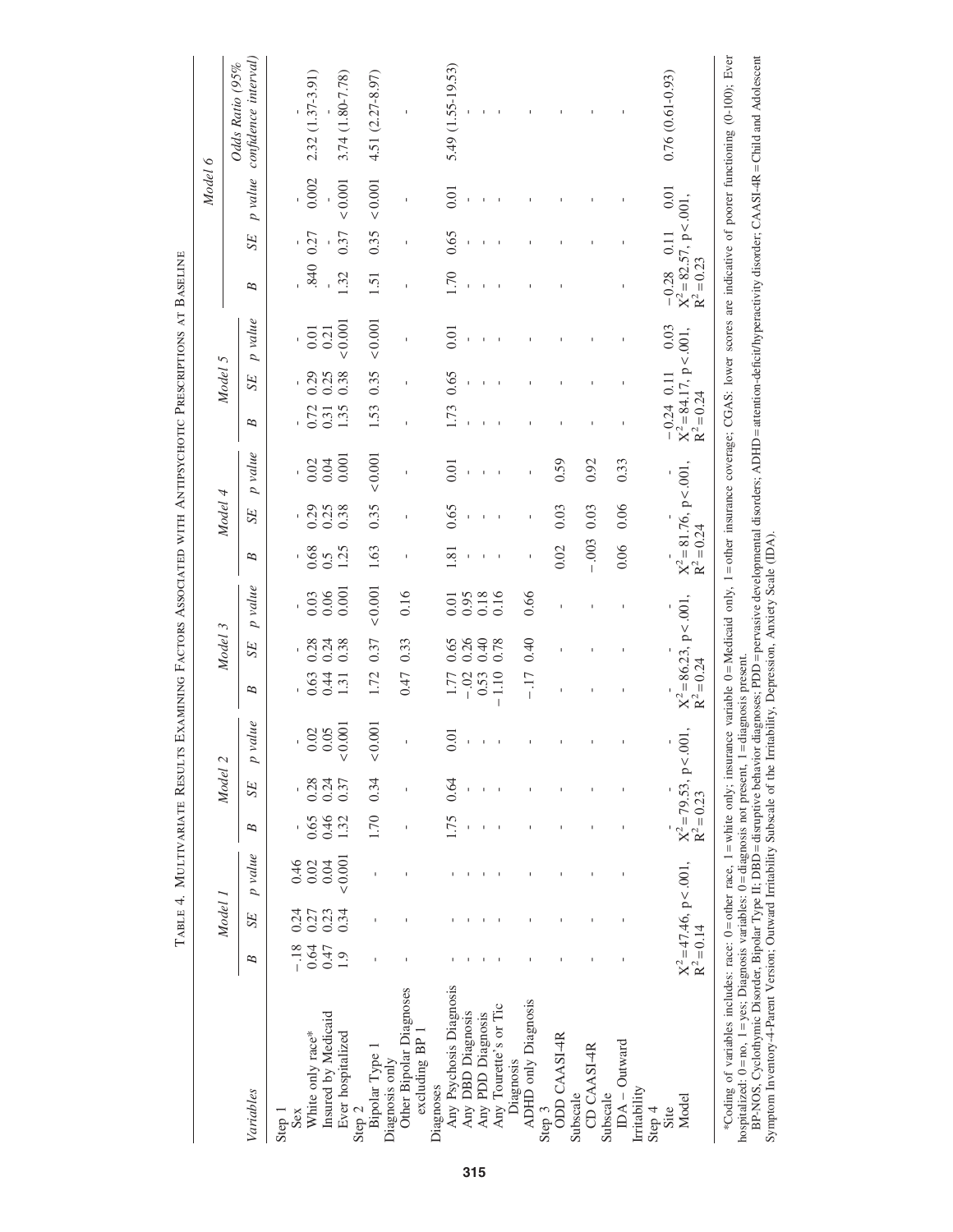Multivariate results (Table 4) indicated that being prescribed antipsychotics was independently related to being white, having been previously hospitalized, having a psychotic or bipolar disorder, and differed by site. The child's sex, ESM at screen, Disruptive Behavior Disorders (DBD) diagnoses, Pervasive Developmental Delay (PDD), Tourette's/Tic Disorders, ADHD, irritability symptoms, ODD and CD symptoms did not predict antipsychotic prescriptions for youth in this study. It should be noted that insurance other than Medicaid was related to being prescribed an antipsychotic until site was introduced into the model (see Table 4, Model 5). At two of the sites participants insured exclusively by Medicaid were more frequently prescribed an antipsychotic, whereas at the other two sites the participants were more frequently prescribed an antipsychotic when insured by other insurance providers.

When examining the bipolar diagnoses in detail, we first restricted the bipolar diagnoses to only bipolar 1 disorder in the multivariate model instead of any bipolar disorder diagnoses (Table 4, Model 2). Finally, when examining other bipolar diagnoses excluding bipolar type 1 (BP1) diagnoses (i.e., BP-NOS, BP2, and Cyclothymia) (Table 4, Model 3), other bipolar diagnoses were not associated with the youth being prescribed an antipsychotic.

# Variables associated with ADHD and antipsychotic prescriptions

Exploratory analyses indicate that participants with any ADHD diagnosis who were treated with antipsychotics were found to have lower psychosocial functioning as measured by the CGAS  $(p=0.009)$ , more manic symptoms on the P-GBI-10M ( $p=0.001$ ) and YMRS ( $p < 0.001$ ), scored significantly higher on the ODD  $(p=0.001)$  and CD  $(p=0.005)$  CAASI-4R subscales, and higher irritability of the outward irritability subscale of the IDA  $(p=0.004)$  compared to children with an ADHD diagnosis not prescribed an antipsychotic as part of their medication regimen (see Table 5). In addition, the ADHD group who were prescribed antipsychotics were also diagnosed with significantly more diagnoses at baseline compared to the ADHD group not prescribed an antipsychotic  $(p < 0.001)$ . Of the 62 with ADHD alone (no comorbidity), 13 (21%) were receiving an antipsychotic. Again, as with the overall sample, youth diagnosed with ADHD did not differ in mean age, depressive symptomatology measured by the CDRS-R or the three CAASI-4R ADHD subscales across medication groups (see Table 5).

When examining comorbid diagnoses, those youth diagnosed with ADHD being treated with antipsychotics were more likely to have a comorbid diagnosis of a bipolar disorder ( $p < 0.001$ ). However, if a child with ADHD was diagnosed with a comorbid diagnosis other than a bipolar diagnosis, he or she was more likely to be treated by a medication other than an antipsychotic. More specifically, children in the ADHD group being treated with a medication other than an antipsychotic were more likely to have a co-morbid disruptive behavior disorder ( $p = 0.003$ ). There were no differences in the number of participants with comorbid psychotic or PDD diagnoses between the ADHD groups (see Table 5).

When examining the subset of 13 children with only ADHD who were prescribed antipsychotics more closely, 12 of the 13 either currently or in the past had a psychostimulant trial. The one child

Characteristics and Psychiatric Symptoms M (SD) Not currently prescribed an antipsychotic  $(n=252)$ Currently prescribed an antipsychotic  $(n = 109)$ t Statistic (df ), p value Number of Current Diagnoses at Baseline 2.5 (1.1) 3.0 (1.3) 3.77 (359), p < 0.001 Current CGAS 54.9 (9.9) 52.0 (9.2) 2.61 (358), p=0.009 Age 9.3 (1.9) 9.3 (1.9) 9.2 (1.9) 9.2 (1.9) 9.2 (1.9) 9.2 (359), p=0.677 Comorbid Diagnoses n (%) Comorbid Diagnoses n  $(\%)$ Any bipolar diagnosis  $(n = 87)$  41 (16%) 46 (42%) 46 (42%) < .001 Any comorbid disorder except bipolar diagnoses  $(n = 209)$ 161 (64%) 48 (44%) < .001 Any disruptive behavior disorder  $(n=144)$  113 (45%) 31 (28%) .003 Any psychotic disorder\*  $(n=8)$  4 (2%) 4 (4%) .250 Any pervasive developmental disorder  $(n=15)$  11 (4%) 4 (4%) 1.000<br>ood Symptoms M (SD) t Statistic (df), p value Mood Symptoms M (SD) Baseline YMRS\*\* total score 15.9 (8.1) 21.8 (9.6) 6.10 (359), p < .001 Baseline P-GBI-10M total score 12.8 (6.9) 15.6 (7.3) 3.38 (356), p=0.001 Baseline CDRS-R total score 34.6 (10.6) 34.8 (10.0) 0.11 (359), p=0.916 CAASI-4R Subscale Scores M (SD) ODD Subscale 14.8 (5.8) 17.1 (5.2) 3.49 (354), p = .001 CD Subscale  $5.3 (4.9)$   $7.0 (5.5)$   $2.81 (355), p = .005$ ADHD Hyperactive Subscale 18.3 (6.0) 18.3 (6.0) 18.2 (6.4) 0.11 (356), p=0.916 ADHD Inattentive Subscale 19.6 (5.5) 19.6 (5.5) 19.6 (5.2) 0.02 (356), p=0.984 ADHD Combined Subscale 37.8 (9.6) 37.8 (9.6) 37.8 (10.4) 0.05 (356), p=0.957 Irritability, Depression, Anxiety Scale- Outward Irritability Subscale M (SD) 8.7 (2.6) 9.6 (2.4) 2.89 (358),  $p=0.004$ 

Table 5. Characteristics and Psychiatric Symptoms in Children Diagnosed with ADHD diagnoses Who Are versus Are Not Prescribed Antipsychotic Medication at Baseline  $(N = 361)$ 

\*One child met criteria for a psychotic disorder and BP1 and 2 children met criteria for a psychotic disorder and BP-NOS, these children were included in the psychotic diagnosis diagnostic group only; \*\*YMRS=Young Mania Rating Scale; P-GBI-10M=Parent-Completed General Behavior Inventory Mania Form; CDRS-R=Children's Depression Rating Scale-Revised; CAASI-4R=Child and Adolescent Symptom Inventory-4-Parent Version Oppositional Defiant Disorder, Conduct Disorder, Attention Deficit Hyperactivity Disorder Subscales.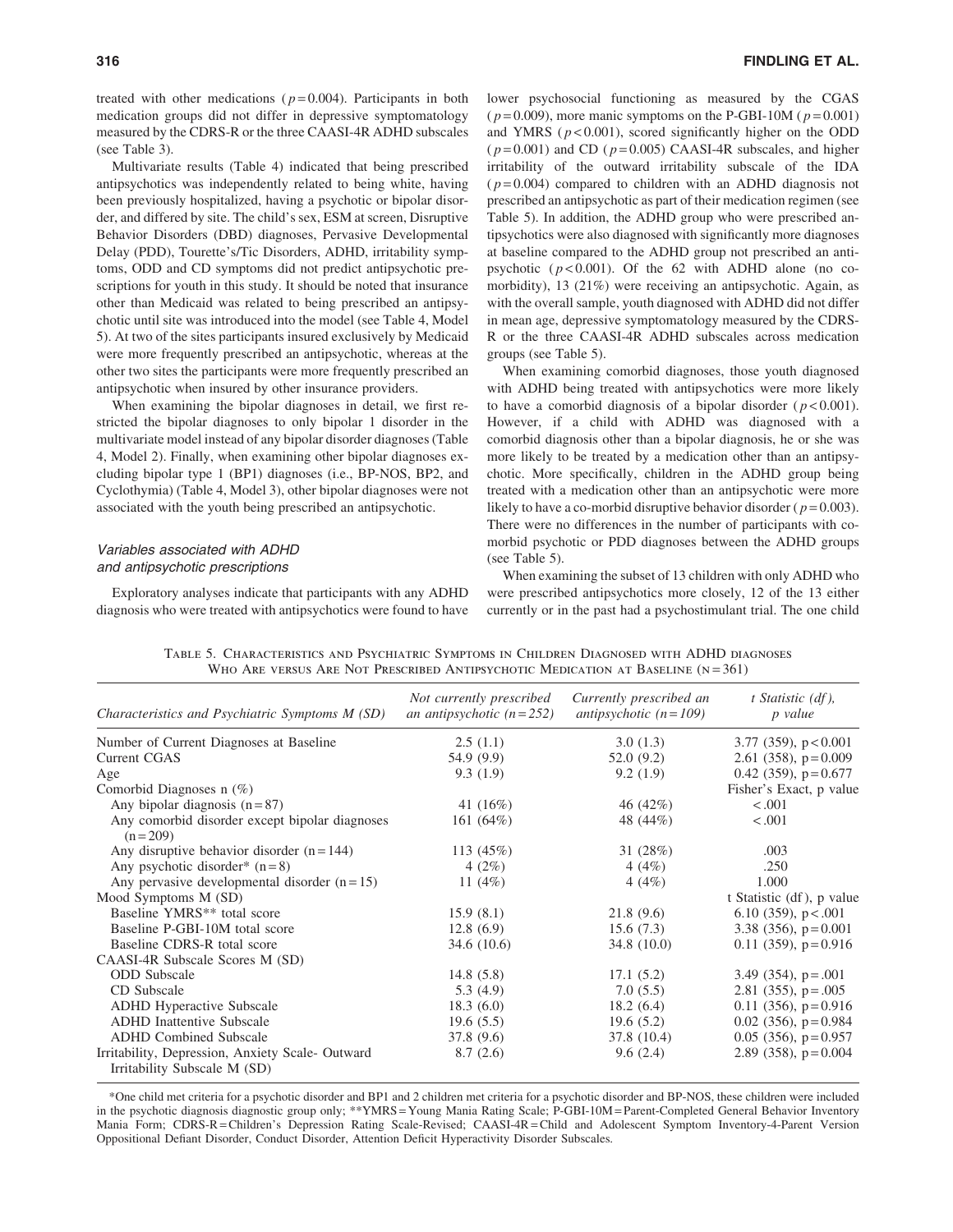# ANTIPSYCHOTICS IN CHILDREN 317

not ever treated with a stimulant had persistent ESM with scores greater than 12 on the P-GBI-10M both at screen and at baseline. Past diagnoses in the 13 children included: one who also met DSM-IV criteria for a past diagnosis of depressive disorder not otherwise specified (NOS), another who also met criteria for past diagnoses of transient tic disorder, major depressive disorder (MDD) and anxiety disorder NOS. In terms of current psychiatric symptoms, four of the 13 children had ESM. Three (one of whom also had ESM)) also had elevated scores on the ODD (18 and greater) and/ or CD scale (7 and greater). Four of the thirteen children also had high irritability scores (10 and greater) on the Outward Irritability Subscale of the IDA (one of these children also received elevated scores on the ODD and CD scales and another of these children received elevated scores on the ODD, CD scales and had ESM).

## **Discussion**

In our initial description of the 707 youth who comprise the LAMS cohort, we had observed that a substantial number of these children had been receiving an antipsychotic medication, most commonly an atypical antipsychotic agent, at the time of their baseline assessment (Findling et al. 2010). Due to the concerns about the use of this class of drug in young people, particularly in pre-adolescents, a careful examination of factors associated with the prescription of antipsychotics seemed warranted.

Results of bivariate and multivariate analyses showed that several demographic characteristics were associated with the use of antipsychotics in this patient population. These included being white and having a prior psychiatric hospitalization (the latter suggesting greater prior symptom severity). Although other studies have signaled concerns about rates at which antipsychotics are prescribed to children based on Medicaid claims data (Cooper et al. 2004; Olfson et al. 2006; Crystal et al. 2009; Halloran et al. 2010), the LAMS data suggest that having Medicaid as a child's only form of health insurance may not be associated with receiving an antipsychotic medication.

Bivariate analyses showed that more manic symptoms as well as higher degrees of disruptive behavioral difficulties were linked with more frequent antipsychotic treatment. However, based on the multivariate analyses, only children with either a psychotic disorder or those who had strictly-defined, unmodified DSM-IV BPI were found more likely to be treated with an antipsychotic. Perhaps more salient were the findings that antipsychotic medication prescriptions were not associated with ADHD symptoms, an ADHD diagnosis, a disruptive behavior diagnosis or a diagnosis of BP-NOS.

These findings are noteworthy, as they do not fully coincide with results previously reported in studies of claims-based data. Consistent with previous reports, it was relatively common in the LAMS cohort for a child to be prescribed antipsychotic medication in general and an atypical antipsychotic in particular (Findling et al. 2010). However, current results do not support the possible explanation we posed in the Introduction; namely that the increased rates at which a bipolar spectrum diagnosis, rather than a BPI diagnosis, are used on claims data are driving increased antipsychotic use. In addition, in this study, having only an ADHD diagnosis was not predictive of a child receiving an antipsychotic. In fact, the rate of antipsychotic medication in those with ADHD alone (21%) was lower than the rate in the whole sample (33%). Of the 707 children participating in LAMS, only 13 had a diagnosis of ADHD without current comorbidity and were receiving an antipsychotic. Moreover, having a disruptive behavior disorder diagnosis, or higher levels of anger and irritability were also not found to be associated with higher rates of antipsychotic use.

Most children with only a diagnosis of ADHD who are receiving an antipsychotic were not receiving the antipsychotic as first-line pharmacotherapy. The past diagnoses in these 13 children did not provide strong evidence for antipsychotic medication. However, it appears that based on symptom ratings, it may be that eight of the 13 children had been prescribed an antipsychotic for manic, irritable or disruptive behavior symptoms. The other five children did not score highly on the symptom scales and thus, the justification for their antipsychotic medication prescriptions was not readily apparent.

Compared to claims-based studies, LAMS, despite its size, encompasses a smaller number of children. In addition, LAMS was conducted at only 10 outpatient sites, all of which were affiliated with academic medical centers, in a relatively narrow geographic range (Ohio and Western Pennsylvania). Although it may be asserted that these factors might limit generalizability to some degree, it should also be noted that all first time users of the 10 participating outpatient clinics in the appropriate age range were eligible for screening and about 80% agreed to complete the screening instrument. These factors allow us to aver that those patients who were screened are representative of children visiting the clinics. Analyses examining demographic characteristic of those who did and did not agree to participate in the longitudinal portion of the study found no statistically significant differences. However, the LAMS cohort was designed to have a substantial number of children with ESM and a comparable group of children without ESM. Finally, the diagnoses reported in these analyses were generated using carefully trained, reliable interviewers and a structured diagnostic interview. We were not able to search children's charts for clinician generated diagnoses and, given that virtually all the children were on their medications prior to the LAMS generated diagnoses, no information was available as to the diagnoses or symptom clusters that generated the prescriptions. In addition, we were not able to determine what effects, if any, the pharmacotherapy had on subsequent symptom expression or diagnostic evolution over time.

# Conclusion

As noted above, atypical antipsychotics were commonly prescribed to the group of children who participated in the LAMS study. Interestingly, BPI and psychotic disorders were the only conditions associated with a higher likelihood of being treated with an antipsychotic. As such, these data add to what has been reported in claims-based publications.

The LAMS cohort has several key strengths that allow it to complement data from claims-based studies. First, it was not a sample of convenience *per se*, but was an epidemiologicallyascertained cohort of outpatients (see Horwitz et al. (2010)). Moreover, LAMS participants had meticulous assessments that support the reliability of the diagnoses ascribed and the symptomatic characterization of the study patients. At present, in the absence of additional corroborating data, it would be premature to assert that results of LAMS data and claims-based studies diverge due to a lack of external validity in claims-based studies. However, the result of the LAMS study suggest that such external validation studies of claims-based data could be a meaningful endeavor in the future, particularly when diagnostic- and comorbidity-related questions are being considered.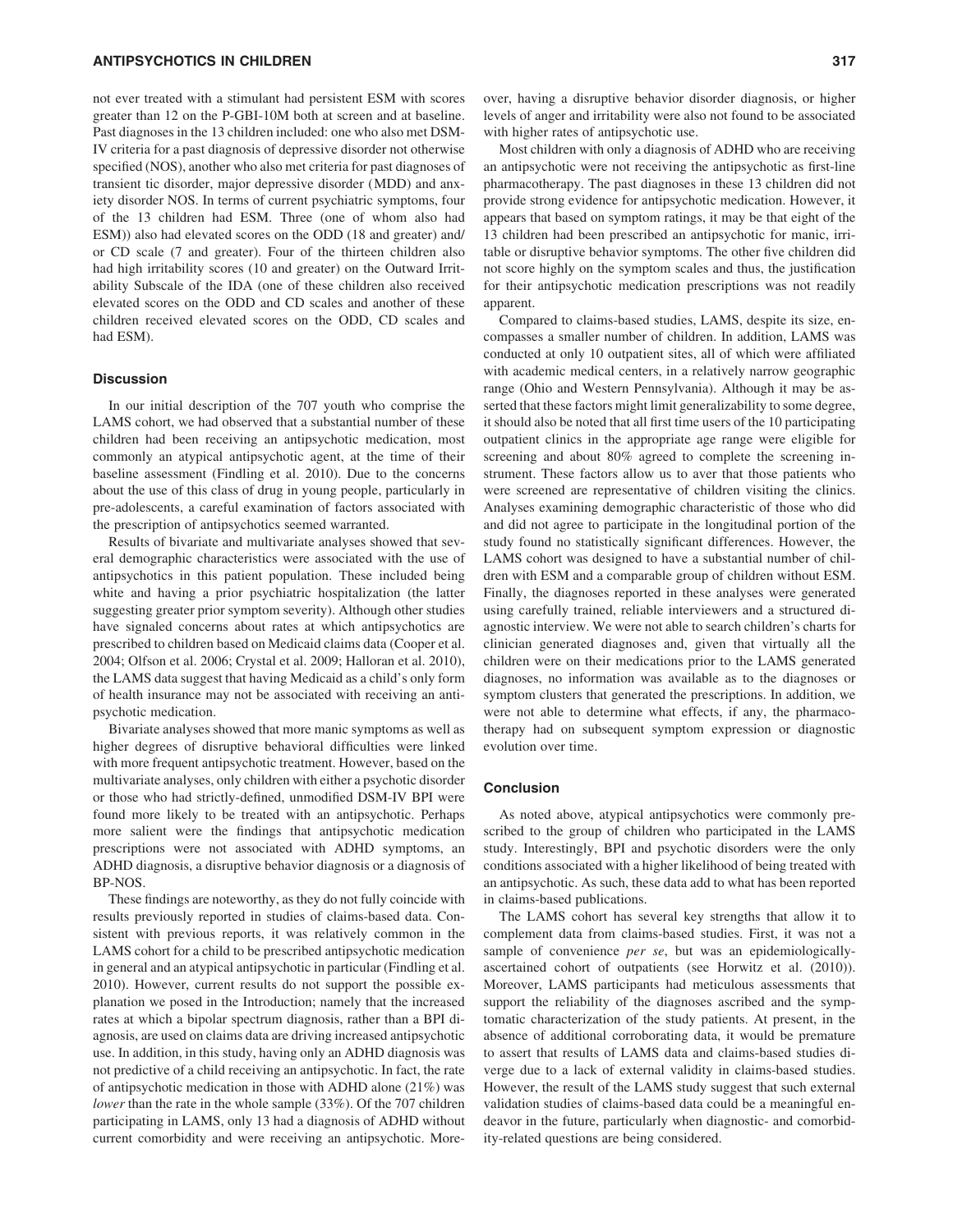#### Clinical Significance

In short, these data suggest that only a few key factors increase the likelihood of a child receiving an antipsychotic medication. The data yielded results that were not necessarily expected. Antipsychotics were not prescribed to the majority of the sample, and these medications were most likely to be prescribed to those with a higher socioeconomic status, psychotic disorders, or BPI. As the LAMS study will be following this group of children longitudinally (Findling et al. 2010; Horwitz et al. 2010), it will be important to consider those parameters associated with continued antipsychotic treatment, new antipsychotic therapy, and discontinuation of antipsychotic medications in this group of children over time. Perhaps, even more importantly, these data will allow careful examination over time of the relationship of use, timing and duration of antipsychotic treatment to symptoms, functioning, and health events in young children.

#### **Disclosures**

Dr. Findling receives or has received research support, acted as a consultant and/or served on a speaker's bureau for Abbott, Addrenex, AstraZeneca, Biovail, Bristol-Myers Squibb, Forest, GlaxoSmithKline, Johnson & Johnson, KemPharm Lilly, Lundbeck, Merck, Neuropharm, Novartis, Noven, Organon, Otsuka, Pfizer, Rhodes Pharmaceuticals, Sanofi-Aventis, Schering-Plough, Seaside Therapeutics, Sepracore, Shire, Solvay, Sunovion, Supernus Pharmaceuticals, Transcept Pharmaceuticals, Validus, and Wyeth. Dr. Youngstrom has received travel support from Bristol-Myers Squibb. Dr. Birmaher receives or has received research support, and/or acted as a consultant for Schering Plough. He receives royalties from Random House and Lippincott Williams & Wilkins. Dr. Arnold receives or has received research support, acted as a consultant and/or served on a speaker's bureau for Abbott, Celgene, Cure Mark, Lilly, McNeil, Novartis, Noven, Neuropharm, Organon, Shire, Sigma Tau, and Targacept. Dr. Frazier has received federal funding or research support from, acted as a consultant to, or received travel support from Shire Development, Inc., Bristol-Myers Squibb, National Institute of Health, and NARSAD. Dr. Kowatch receives or has received research support, acted as a consultant and/or served on a speaker's bureau for Forest, AstraZeneca, Current Psychiatry, Merck, Medscape, NARSAD, NICHD, NIMH, Physicians Postgraduate Press and the Stanley Foundation. Drs. Fristad, Axelson, Ryan, and Horwitz and the other authors have no financial interests to disclose.

#### Statistical Consultants

Eric A. Youngstrom, Ph.D., Department of Psychology at University of North Carolina at Chapel Hill and Case Western Reserve University and Thomas W. Frazier, Ph.D., Center for Pediatric Behavioral Health and Center for Autism, Cleveland Clinic.

#### **References**

- Aparasu RR, Bhatara V. Patterns and determinants of antipsychotic prescribing in children and adolescents, 2003–2004. Curr Med Res Opin 23:49–56, 2007.
- Axelson D, Birmaher B, Strober M, Gill MK, Valeri S, Chiappetta L, Ryan N, Leonard H, Hunt J, Iyengar S, Bridge J, Keller M. Phenomenology of children and adolescents with bipolar spectrum disorders. Arch Gen Psychiatry 63:1139–1148, 2006.
- Cicchetti D, Bronen R, Spencer S, Haut S, Berg A, Oliver P, Tyrer P. Rating scales, scales of measurement, issues of reliability: resolving

some critical issues for clinicians and researchers. J Nerv Ment Dis 194:557–564, 2006.

- Cooper WO, Hickson GB, Fuchs C, Arbogast PG, Ray WA. New users of antipsychotic medications among children enrolled in TennCare. Arch Pediatr Adolesc Med 158:753–759, 2004.
- Cooper WO, Arbogast PG, Ding H, Hickson GB, Fuchs DC, Ray WA. Trends in prescribing of antipsychotic medications for US children. Ambul Pediatr 6:79–83, 2006.
- Crystal S, Olfson M, Huang C, Pincus H, Gerhard T. Broadened use of atypical antipsychotics: safety, effectiveness, and policy challenges. Health Aff (Millwood) 28:w770–781, 2009.
- Domino ME, Swartz MS. Who are the new users of antipsychotic medications? Psychiatr Serv 59: 507–514, 2008.
- Findling RL, Youngstrom EA, Fristad MA, Birmaher B, Kowatch RA, Arnold LE, Frazier TW, Axelson DA, Ryan N, Demeter C, Gill MK, Fields B, Depew J, Kennedy SM, Marsh L, Rowles BM, Horwitz SM. Characteristics of children with elevated symptoms of mania: the Longitudinal Assessment of Manic Symptoms (LAMS) Study. J Clin Psychiatry [Epub ahead of print], 2010 Oct 5.
- Geller B, Warner K, Williams M, Zimerman B. Prepubertal and young adolescent bipolarity versus ADHD: assessment and validity using the WASH-U-KSADS, CBCL and TRF. J Affect Disord 51:93–100, 1998.
- Geller B, Zimerman B, Williams M, Bolhofner K, Craney JL, Del-Bello MP, Soutullo C. Reliability of the Washington University in St. Louis Kiddie Schedule for Affective Disorders and Schizophrenia (WASH-U-KSADS) mania and rapid cycling sections. J Am Acad Child Adolesc Psychiatry 40: 450–455, 2001.
- Gadow KD, Sprafkin J. Child and Adolescent Symptom Inventory-4R. Stony Brook: Checkmate Plus; 2005.
- Goldstein BI. Pediatric bipolar disorder: more than a temper problem. Pediatrics 125:1283–1285, 2010.
- Halloran DR, Swindle J, Takemoto SK, Schnitzler MA. Multiple psychiatric diagnoses common in privately insured children on atypical antipsychotics. Clin Pediatr (Phila) 49:485–490, 2010.
- Hoagwood K, Horwitz S, Stiffman A, Weisz J, Bean D, Rae D, Compton W, Cottler L, Bickman L, Leaf P. Concordance between parent reports of children's mental health services and service records: The Services Assessment for Children and Adolescents (SACA). Journal of Child and Family Studies 9:315–331, 2000.
- Horwitz SM, Demeter C, Pagano ME, Youngstrom EA, Fristad MA, Arnold LE, Birmaher B, Gill MK, Axelson D, Kowatch RA, Findling RL. Longitudinal Assessment of Manic Symptoms (LAMS) Study: background, design and initial screening results. J Clin Psychiatry. [Epub ahead of print], 2010 Oct 5.
- Hosmer DW, Lemeshow S. Applied Logistic Regression (2nd ed.). New York: Wiley; 2000.
- Kaufman J, Birmaher B, Brent D, Rao U, Flynn C, Moreci P, Williamson D, Ryan N. Schedule for Affective Disorders and Schizophrenia for School-Age Children-Present and Lifetime Version (K-SADS-PL): initial reliability and validity data. J Am Acad Child Adolesc Psychiatry 36:980–988, 1997.
- Miller G. Psychiatry. Anything but child's play. Science 327:1192– 1193, 2010.
- Moreno C, Laje G, Blanco C, Jiang H, Schmidt AB, Olfson M. National trends in the outpatient diagnosis and treatment of bipolar disorder in youth. Arch Gen Psychiatry 64:1032–1039, 2007.
- Olfson M, Blanco C, Liu L, Moreno C, Laje G. National trends in the outpatient treatment of children and adolescents with antipsychotic drugs. Arch Gen Psychiatry 63:679–685, 2006.
- Patel NC, Crismon ML, Shafer A. Diagnoses and antipsychotic treatment among youths in a public mental health system. Ann Pharmacother 40:205–211, 2006.